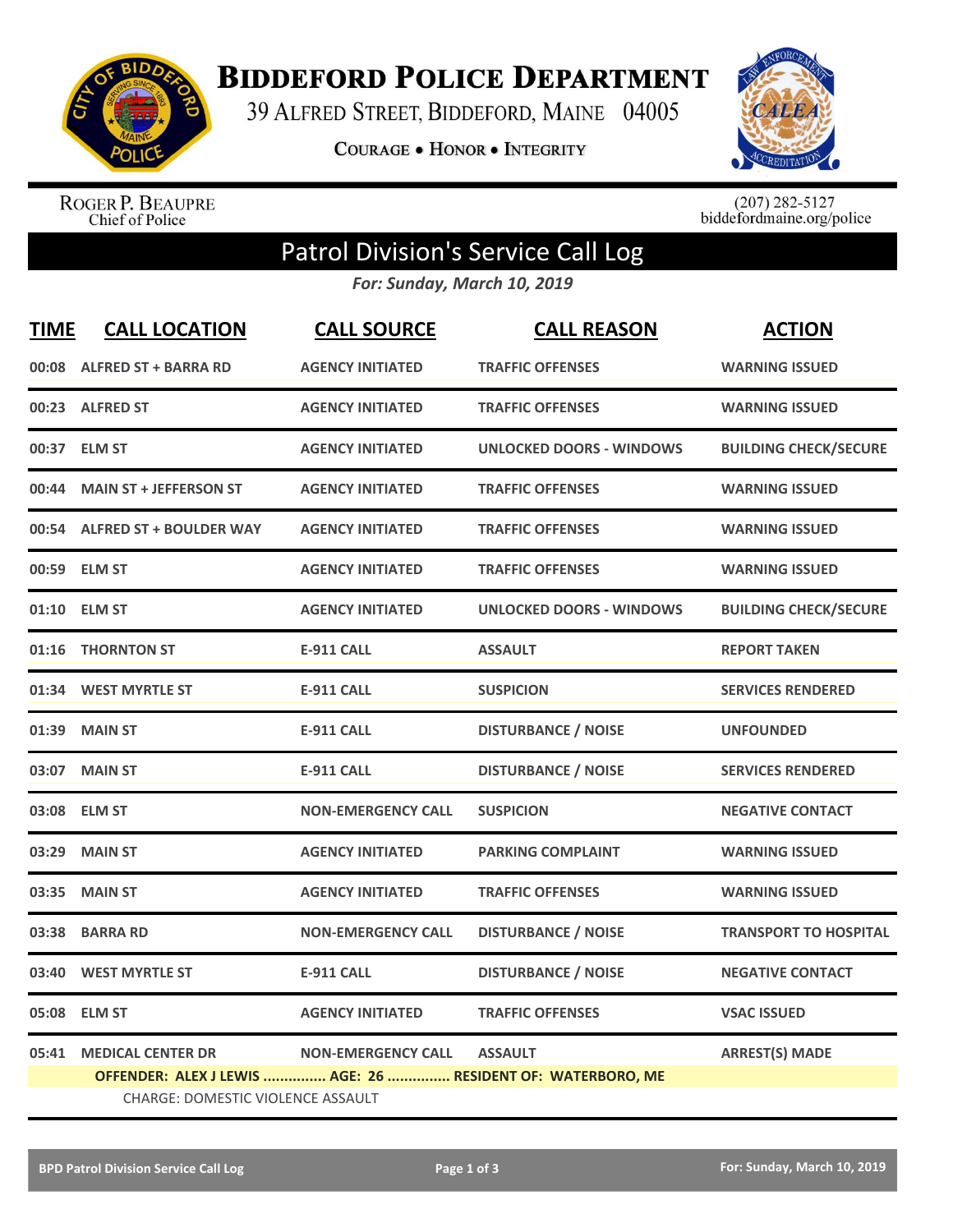| <b>TIME</b> | <b>CALL LOCATION</b>           | <b>CALL SOURCE</b>                                          | <b>CALL REASON</b>                                          | <b>ACTION</b>             |
|-------------|--------------------------------|-------------------------------------------------------------|-------------------------------------------------------------|---------------------------|
|             | 06:16 ROCKY WAY                | <b>E-911 CALL</b>                                           | 911 MISUSE                                                  | <b>NO ACTION REQUIRED</b> |
|             | 07:13 GRANITE ST               | <b>E-911 CALL</b>                                           | 911 MISUSE                                                  | <b>WARNING ISSUED</b>     |
|             | 07:44 SOUTH ST + MAY ST        | <b>AGENCY INITIATED</b>                                     | <b>TRAFFIC OFFENSES</b>                                     | <b>WARNING ISSUED</b>     |
|             | 08:06 ELM ST + LINCOLN ST      | <b>AGENCY INITIATED</b>                                     | <b>TRAFFIC OFFENSES</b>                                     | <b>WARNING ISSUED</b>     |
|             | 09:12 HILL ST                  | <b>AGENCY INITIATED</b>                                     | <b>TRAFFIC OFFENSES</b>                                     | <b>WARNING ISSUED</b>     |
|             | 09:16 POOL ST + HILLS BEACH RD | <b>AGENCY INITIATED</b>                                     | <b>TRAFFIC OFFENSES</b>                                     | <b>WARNING ISSUED</b>     |
|             | 09:31 ELM ST                   | <b>AGENCY INITIATED</b>                                     | <b>TRAFFIC OFFENSES</b>                                     | <b>WARNING ISSUED</b>     |
|             | 09:41 ALFRED ST                | <b>AGENCY INITIATED</b>                                     | <b>TRAFFIC OFFENSES</b>                                     | <b>WARNING ISSUED</b>     |
| 09:43       | <b>WENTWORTH ST</b>            | <b>AGENCY INITIATED</b>                                     | <b>ALL OTHER</b>                                            | <b>SERVICES RENDERED</b>  |
|             | 09:53 MARINER WAY              | <b>AGENCY INITIATED</b>                                     | <b>TRAFFIC OFFENSES</b>                                     | <b>VSAC ISSUED</b>        |
|             | 10:14 POOL ST                  | <b>AGENCY INITIATED</b>                                     | <b>OPER AFTER SUSPENSION</b>                                | <b>ARREST(S) MADE</b>     |
|             |                                | <b>CHARGE: OPERATING WHILE LICENSE SUSPENDED OR REVOKED</b> | OFFENDER: RAIF TASTEPE  AGE: 46  RESIDENT OF: BIDDEFORD, ME |                           |
|             | 10:16 ALFRED ST                | <b>AGENCY INITIATED</b>                                     | <b>TRAFFIC OFFENSES</b>                                     | <b>WARNING ISSUED</b>     |
| 10:26       | <b>MARINER WAY</b>             | <b>AGENCY INITIATED</b>                                     | <b>TRAFFIC OFFENSES</b>                                     | <b>VSAC ISSUED</b>        |
|             | 10:42 ALFRED ST                | <b>AGENCY INITIATED</b>                                     | <b>TRAFFIC OFFENSES</b>                                     | <b>VSAC ISSUED</b>        |
|             | 10:58 ALFRED ST                | <b>AGENCY INITIATED</b>                                     | <b>TRAFFIC OFFENSES</b>                                     | <b>VSAC ISSUED</b>        |
|             | 11:29 GUINEA RD                | <b>AGENCY INITIATED</b>                                     | <b>TRAFFIC OFFENSES</b>                                     | <b>WARNING ISSUED</b>     |
|             | 11:47 GEORGE ST                | <b>NON-EMERGENCY CALL</b>                                   | <b>PAPERWORK</b>                                            | <b>SERVICES RENDERED</b>  |
|             | 11:53 CHAPEL ST                | <b>NON-EMERGENCY CALL</b>                                   | <b>PAPERWORK</b>                                            | <b>SERVICES RENDERED</b>  |
|             | 12:11 ALFRED ST                | <b>NON-EMERGENCY CALL</b>                                   | <b>MESSAGE DELIVERY</b>                                     | <b>SERVICES RENDERED</b>  |
|             | 13:22 GREEN ST                 | <b>NON-EMERGENCY CALL</b>                                   | <b>CHECK WELFARE</b>                                        | <b>SERVICES RENDERED</b>  |
|             | 15:18 ADAMS ST                 | <b>NON-EMERGENCY CALL</b>                                   | <b>SUSPICION</b>                                            | <b>SERVICES RENDERED</b>  |
|             | 16:17 ALFRED ST                | E-911 CALL                                                  | 911 MISUSE                                                  | <b>WARNING ISSUED</b>     |
|             | 17:08 WATER ST + HIGH ST       | <b>AGENCY INITIATED</b>                                     | <b>TRAFFIC OFFENSES</b>                                     | <b>WARNING ISSUED</b>     |
|             | 17:10 LAMOTHE AVE + ELM ST     | <b>AGENCY INITIATED</b>                                     | <b>TRAFFIC OFFENSES</b>                                     | <b>WARNING ISSUED</b>     |
|             | 17:16 ELM ST                   | <b>AGENCY INITIATED</b>                                     | <b>TRAFFIC OFFENSES</b>                                     | <b>WARNING ISSUED</b>     |